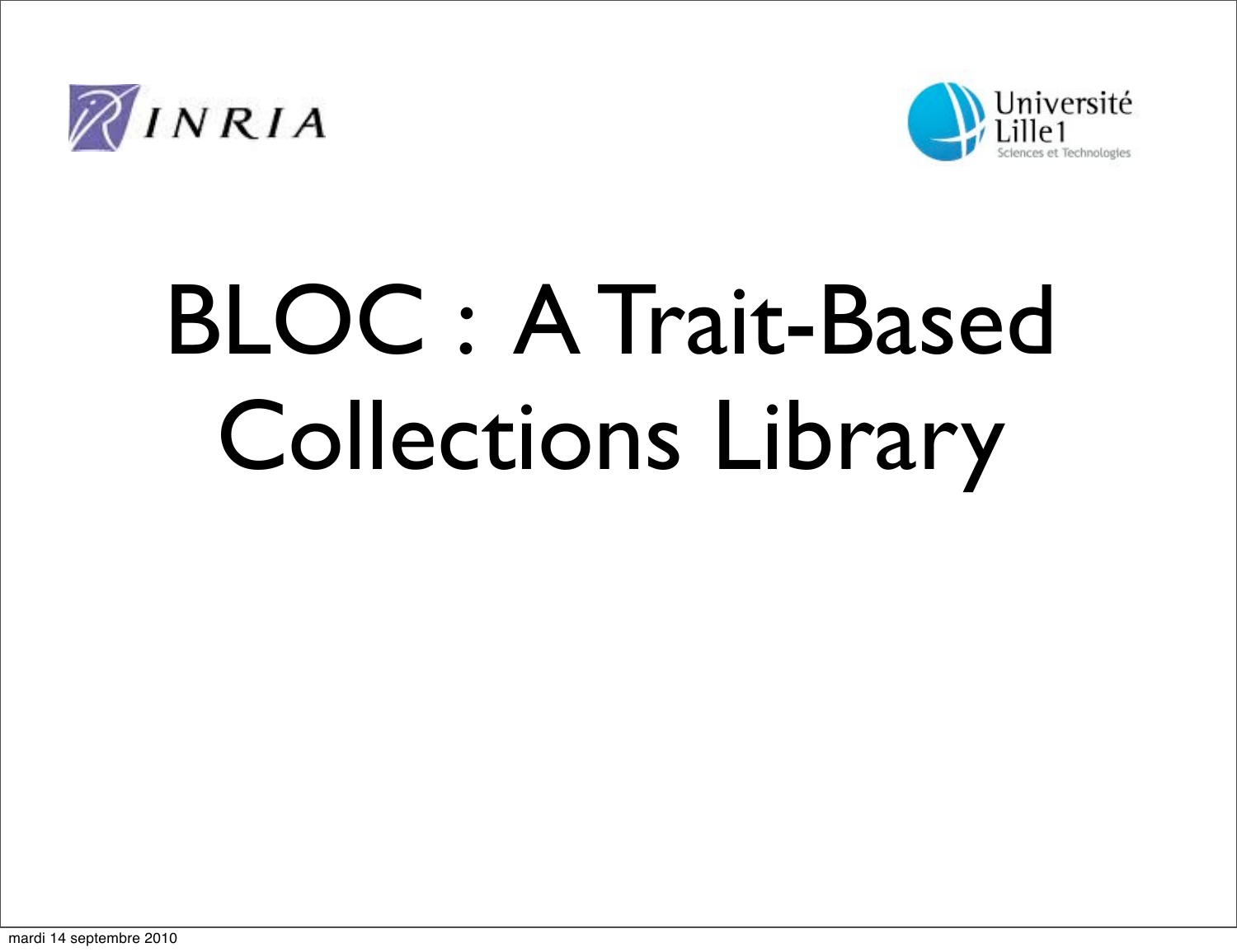## Introduction

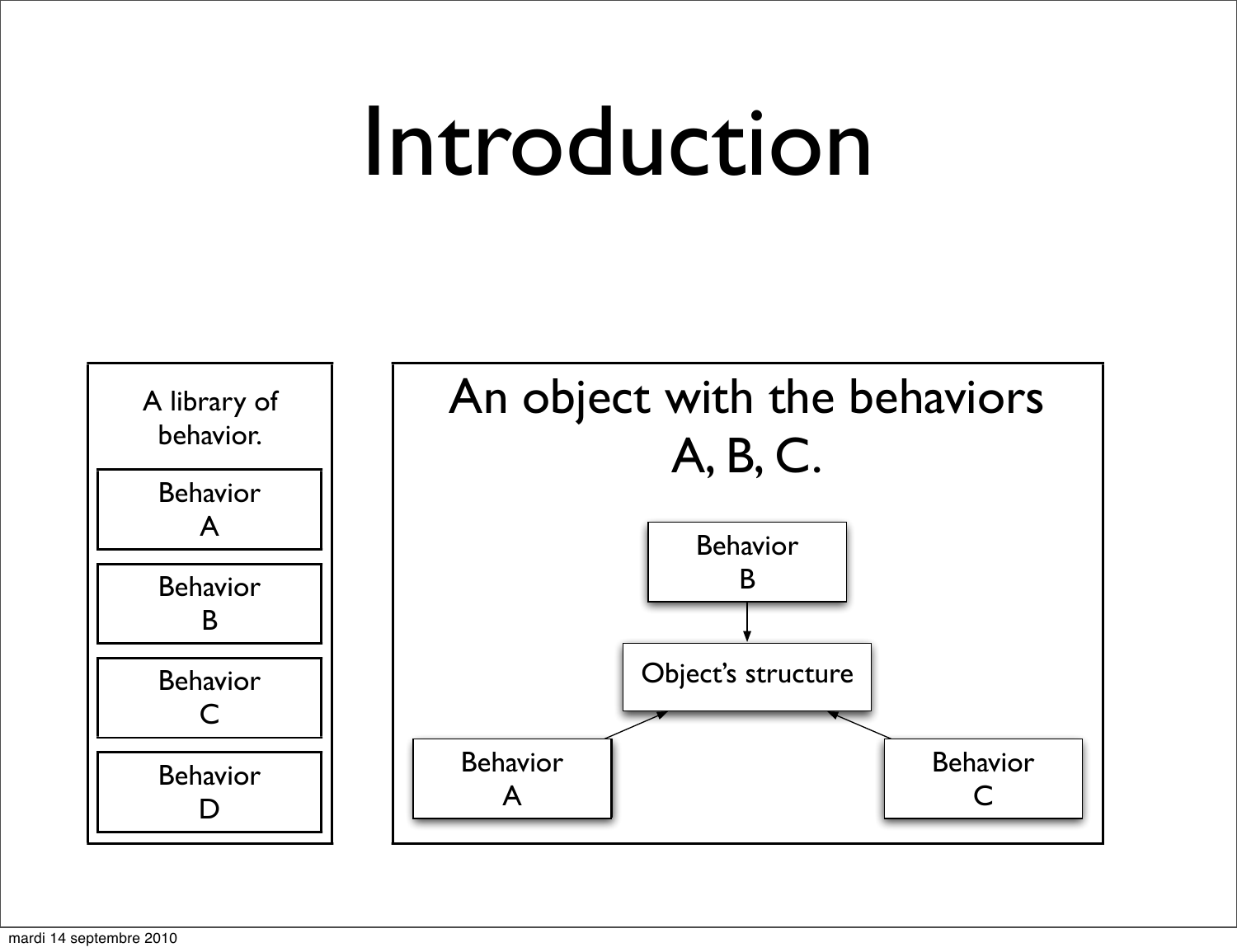## Problematic

#### • Questions:

- What is the good granularity for a trait enabling the reuse as well as an easy way to plug it ?
- How choose between the use of trait and inheritance ?
- Can traits be used as modular blocks?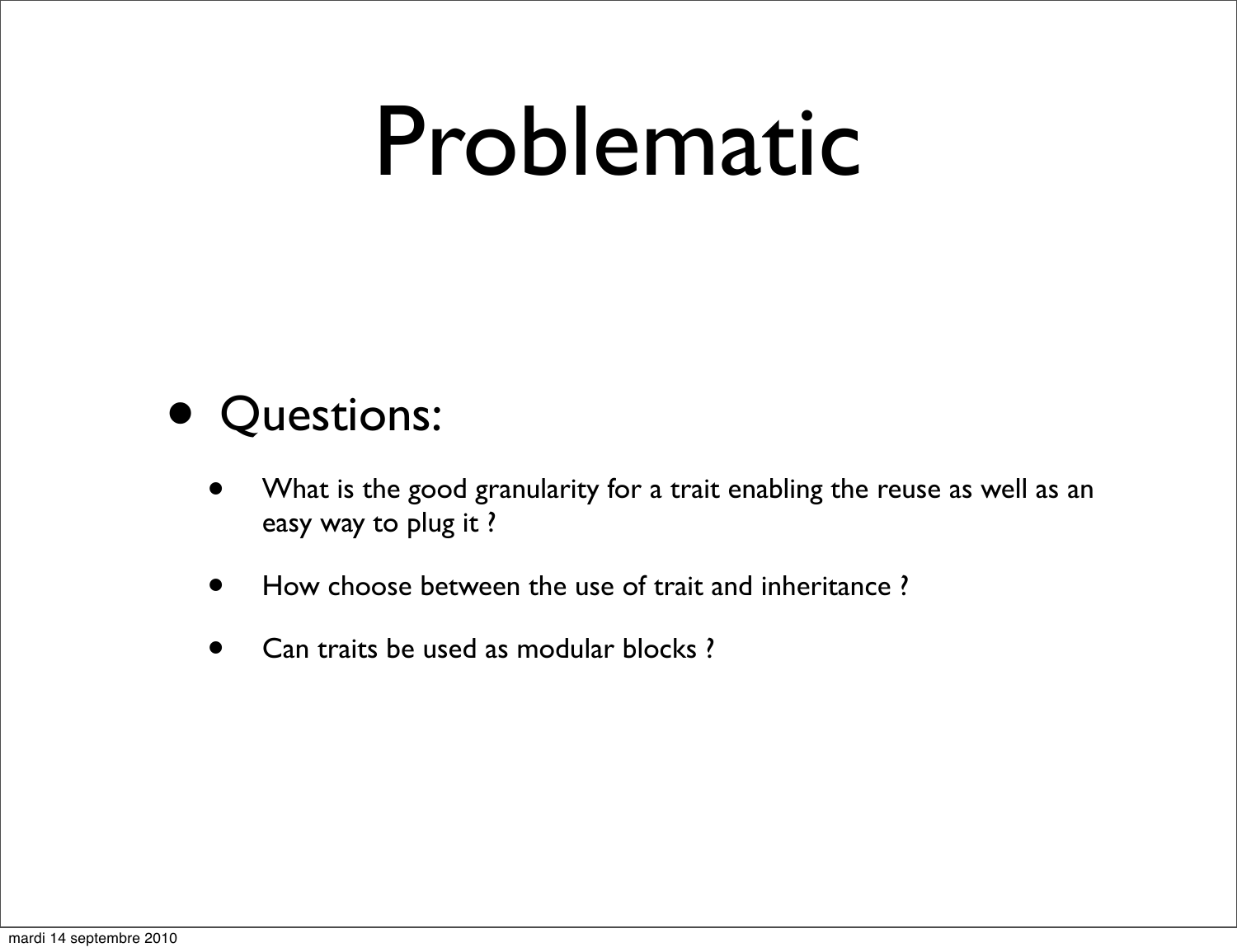## Bloc I)Context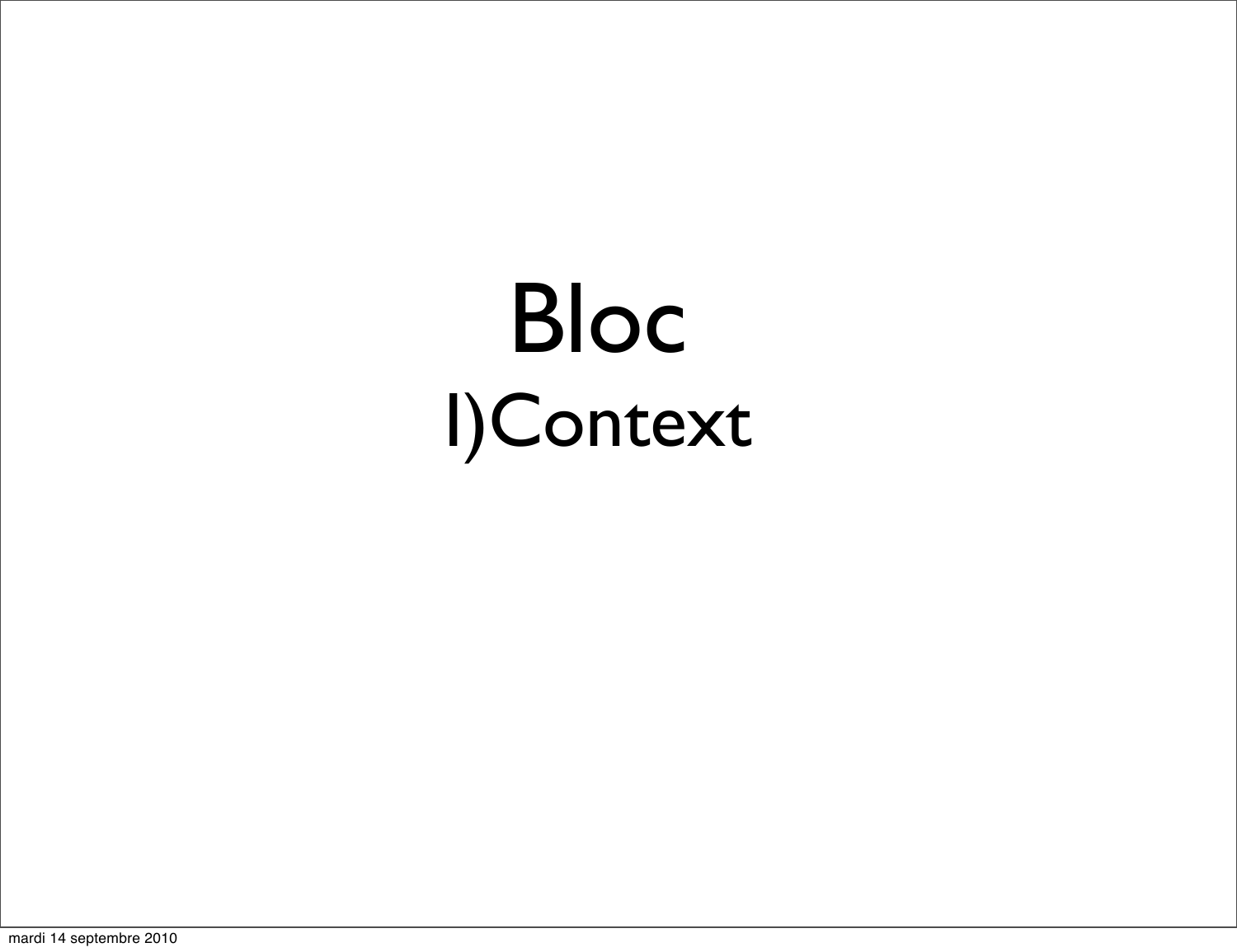### Pharo Collections

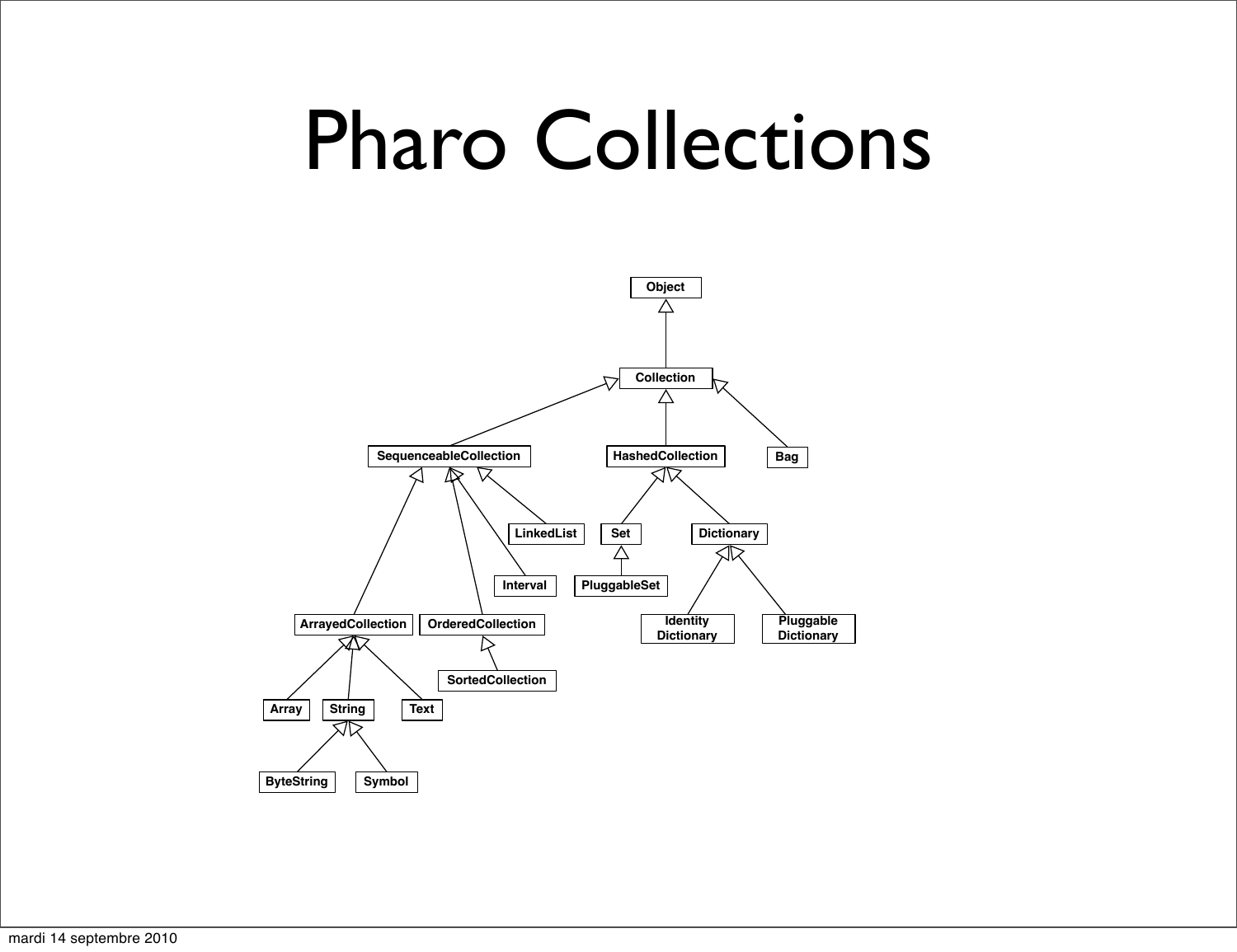### Traits

- Define a behavior
- Block reusable methods
- Traits required methods

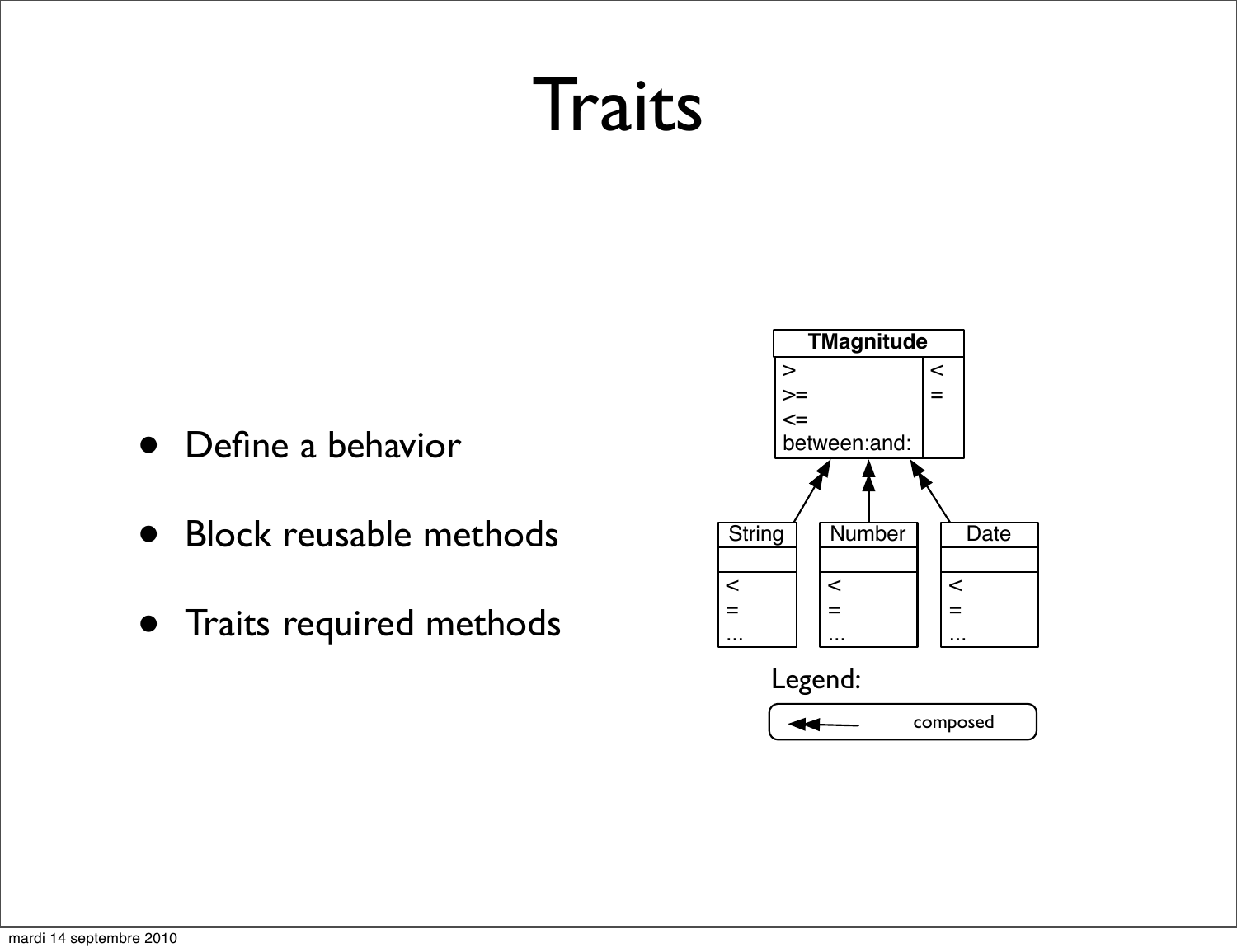### Bloc II)Granularity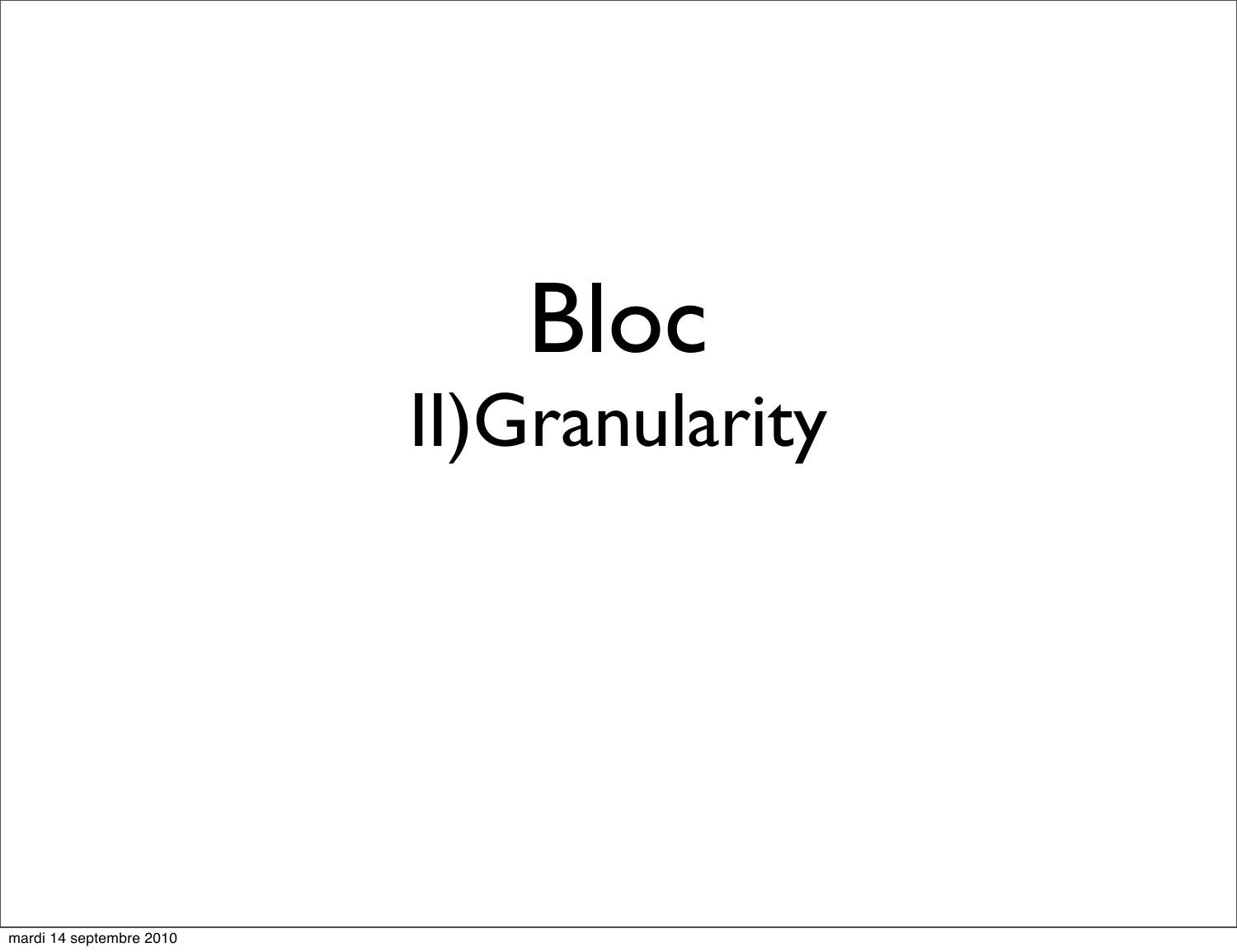#### Specific collection behavior

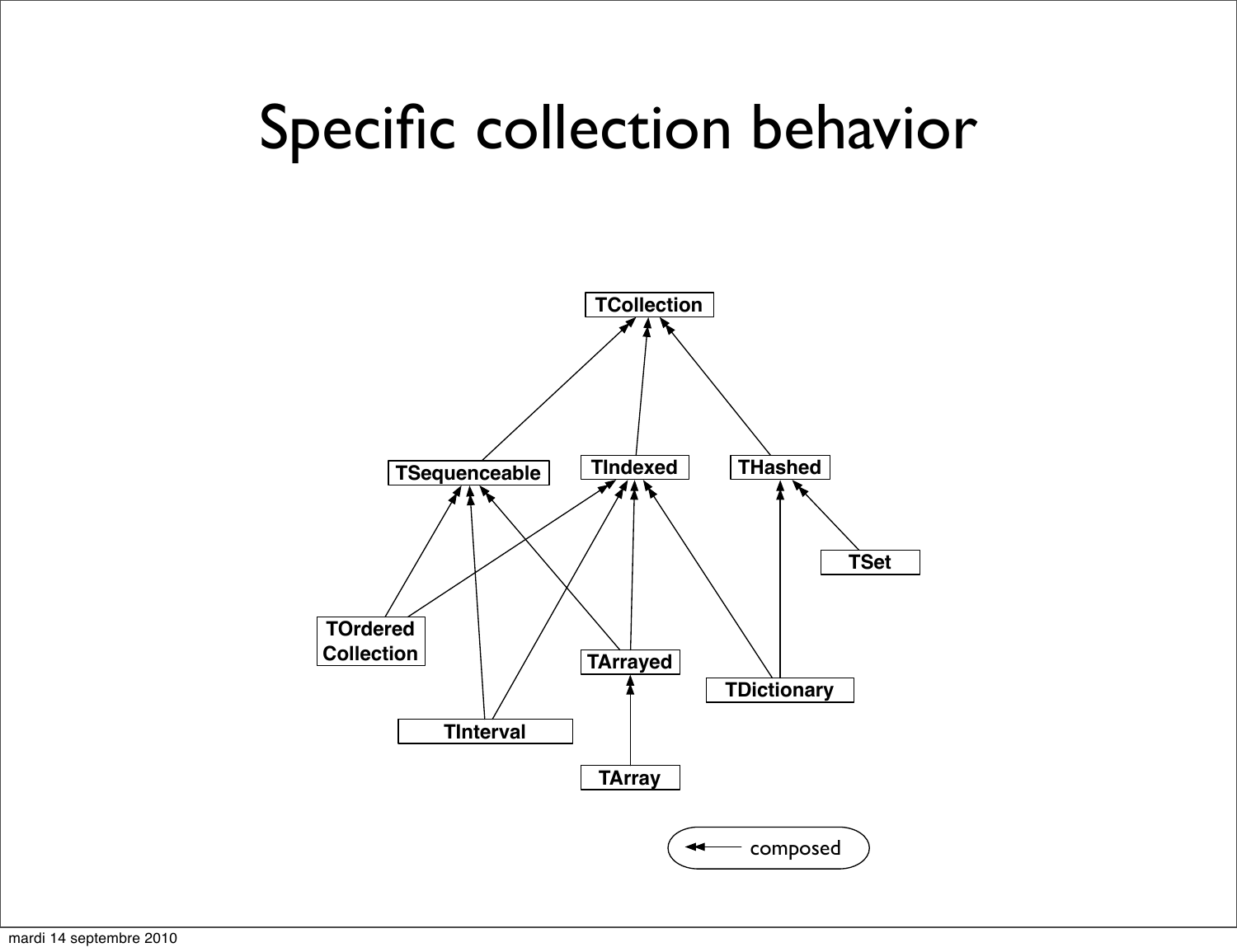### Global behaviors collections

#### • TOrdered:

- TOrderedAccessing
- TOrderedAdding
- TOrderedCollection
- TOrderedCopying
- TOrderedCreation
- TOrderedEnumerating
- TOrderedRemoving
- TOrderedTesting
- TOrderedUpdatable
- TArray:
- TArrayAccessing
- **TArrayCollection**
- TArrayCopying
- **TArrayCreation**
- TArrayEnumerating
- **TArrayRemoving**
- TArrayTesting
- TArrayUpdatable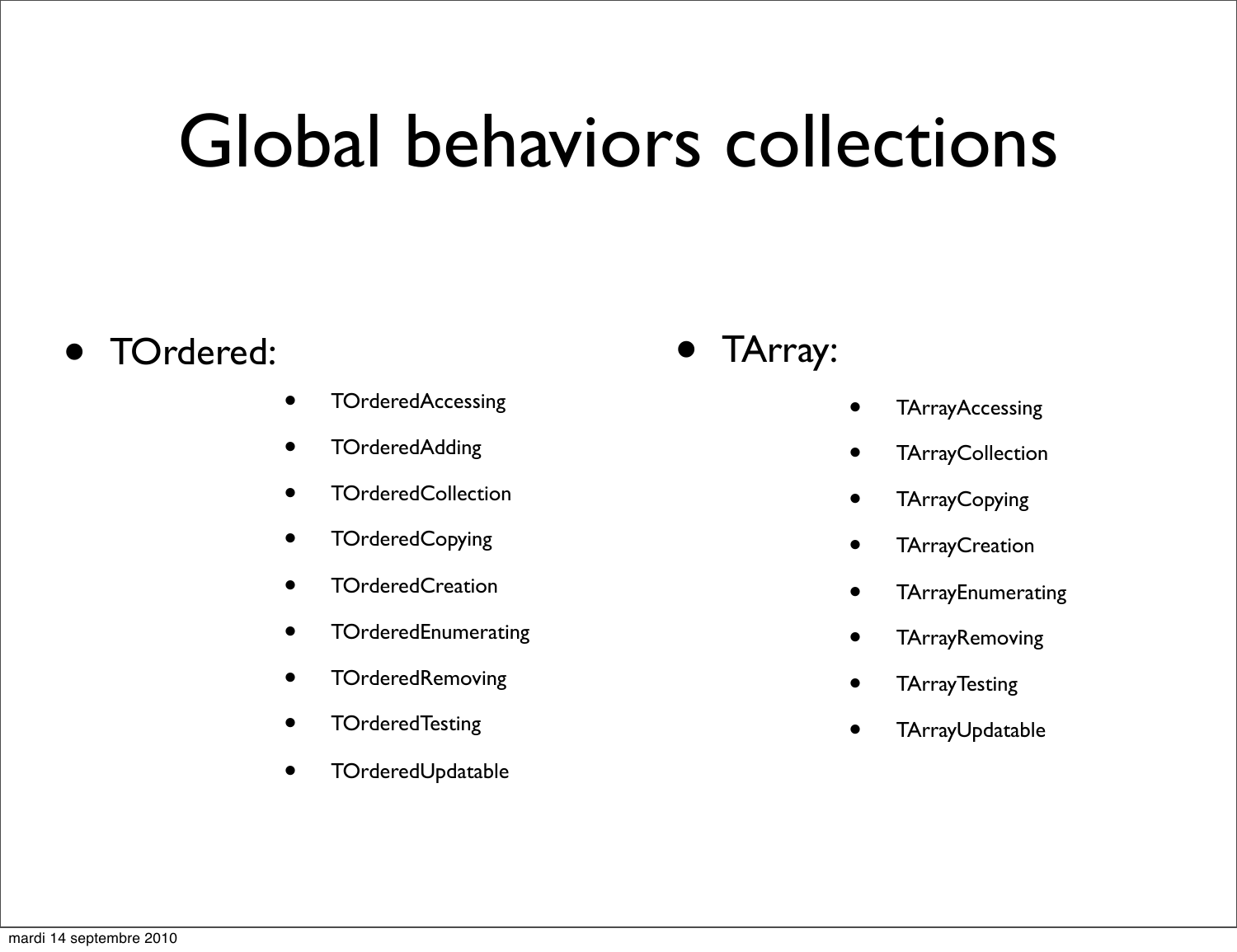#### Traits protocols defining: Primary/secondary methods

- Allows separation between traits and the structure.
- Simulated encapsulation.
- Allows to don't waste time because of accessors.

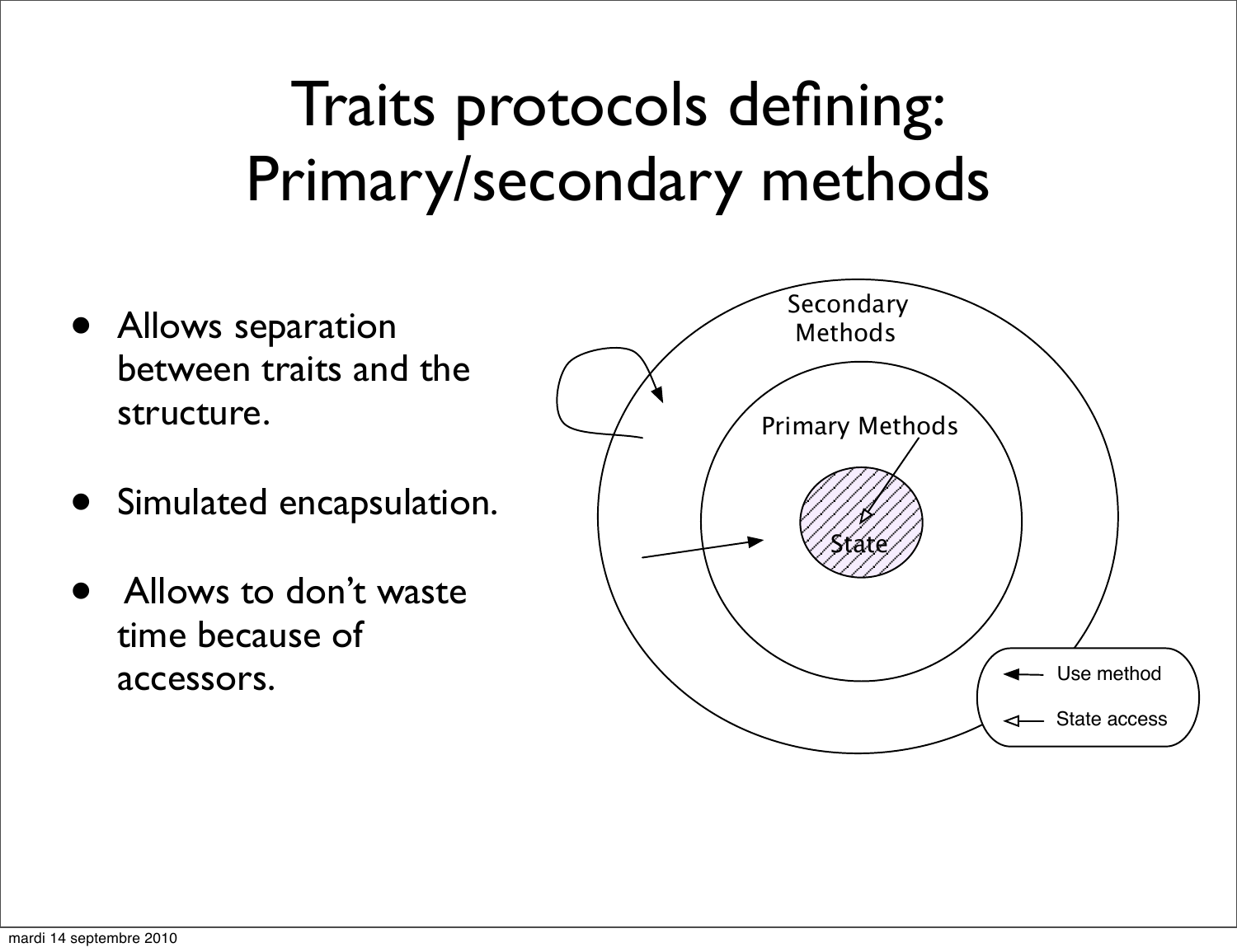## Bloc III)Case study and discussions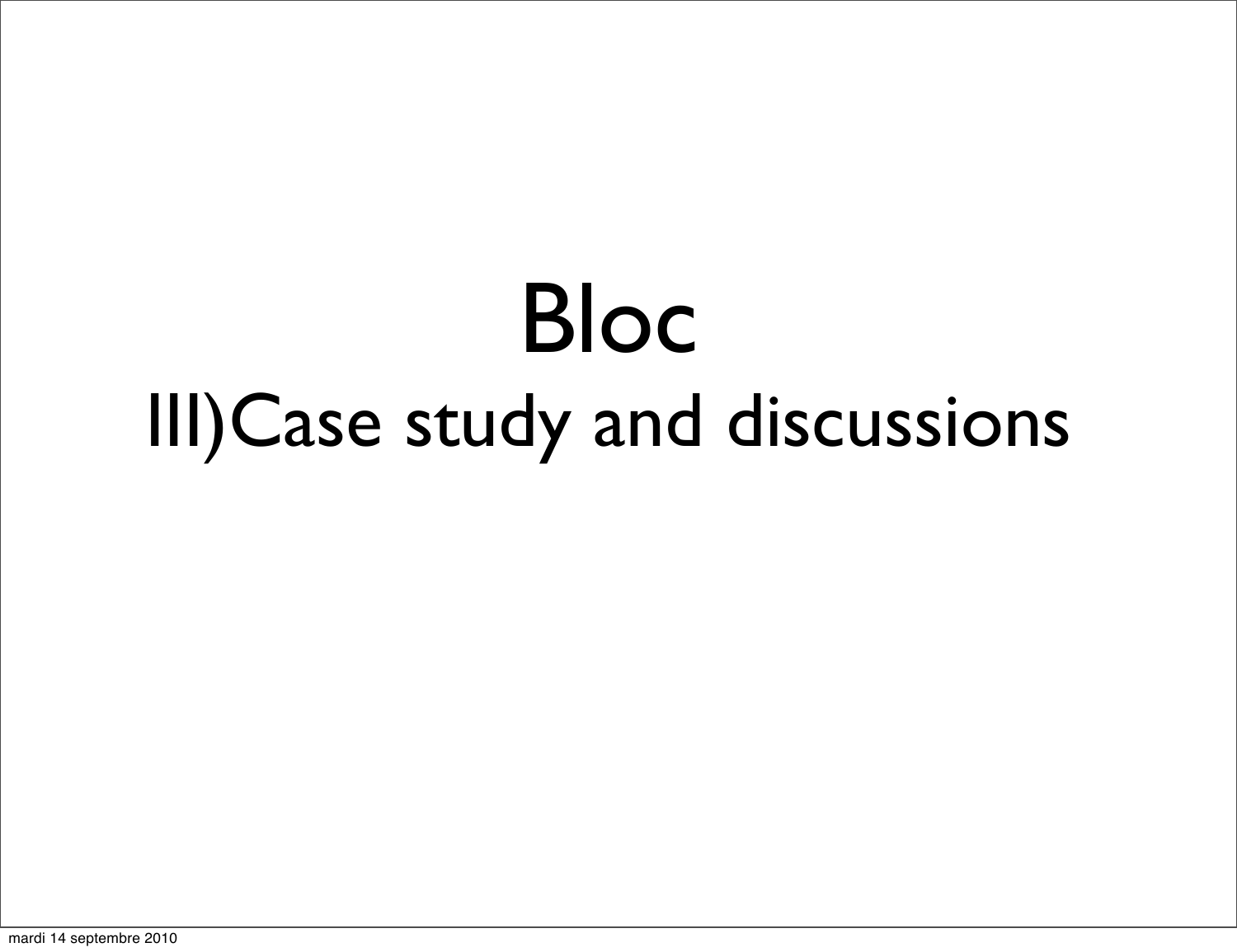#### Case study: **OrderedSet**

- Step I) Select the behaviors in the traits library.
- Step 2) Define the structure of the new collection.
- Step 3) Implement all the required methods for the new collection.

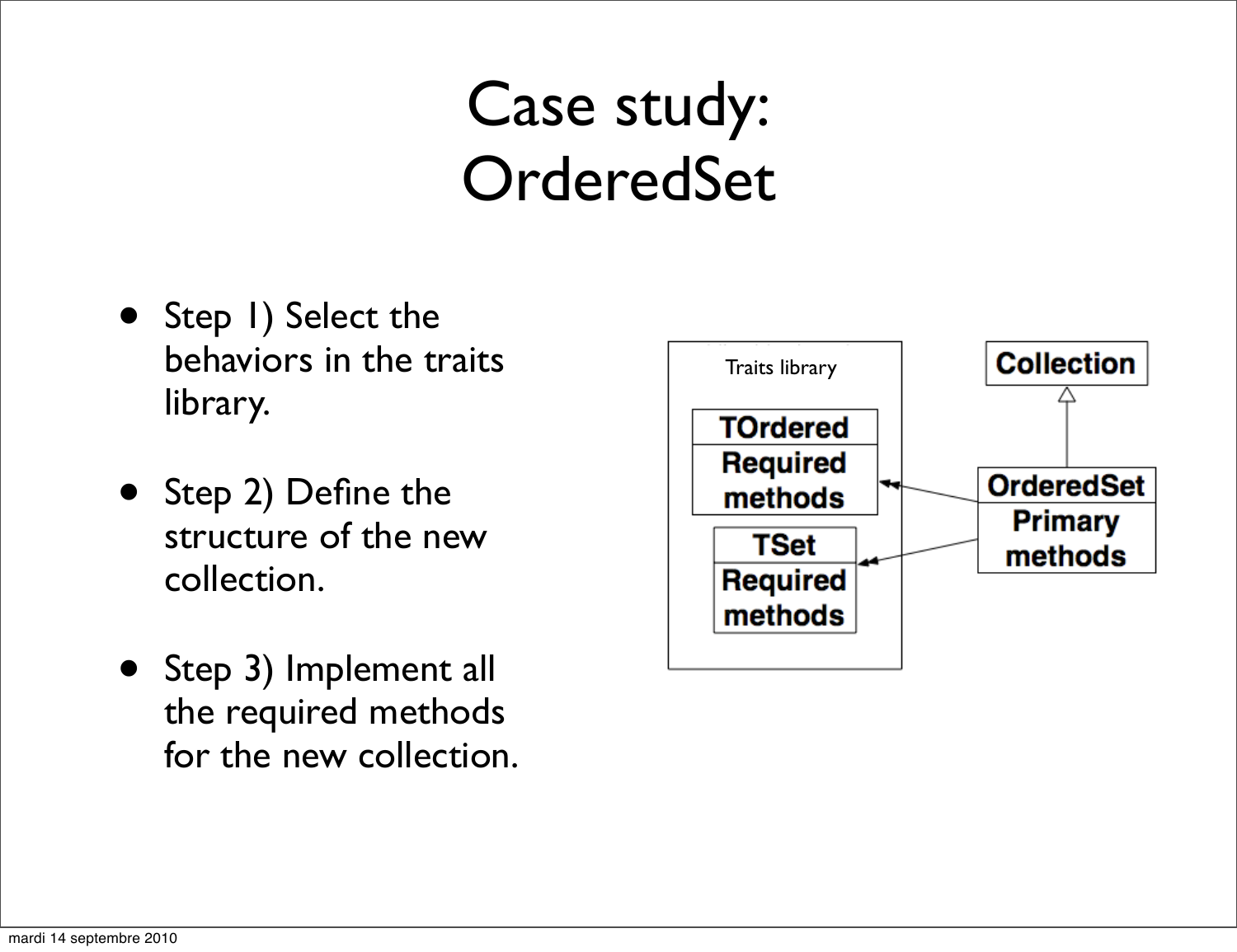### Discussions



- Traits granularity
- Traits remodularity
- **Traits vs inheritance**